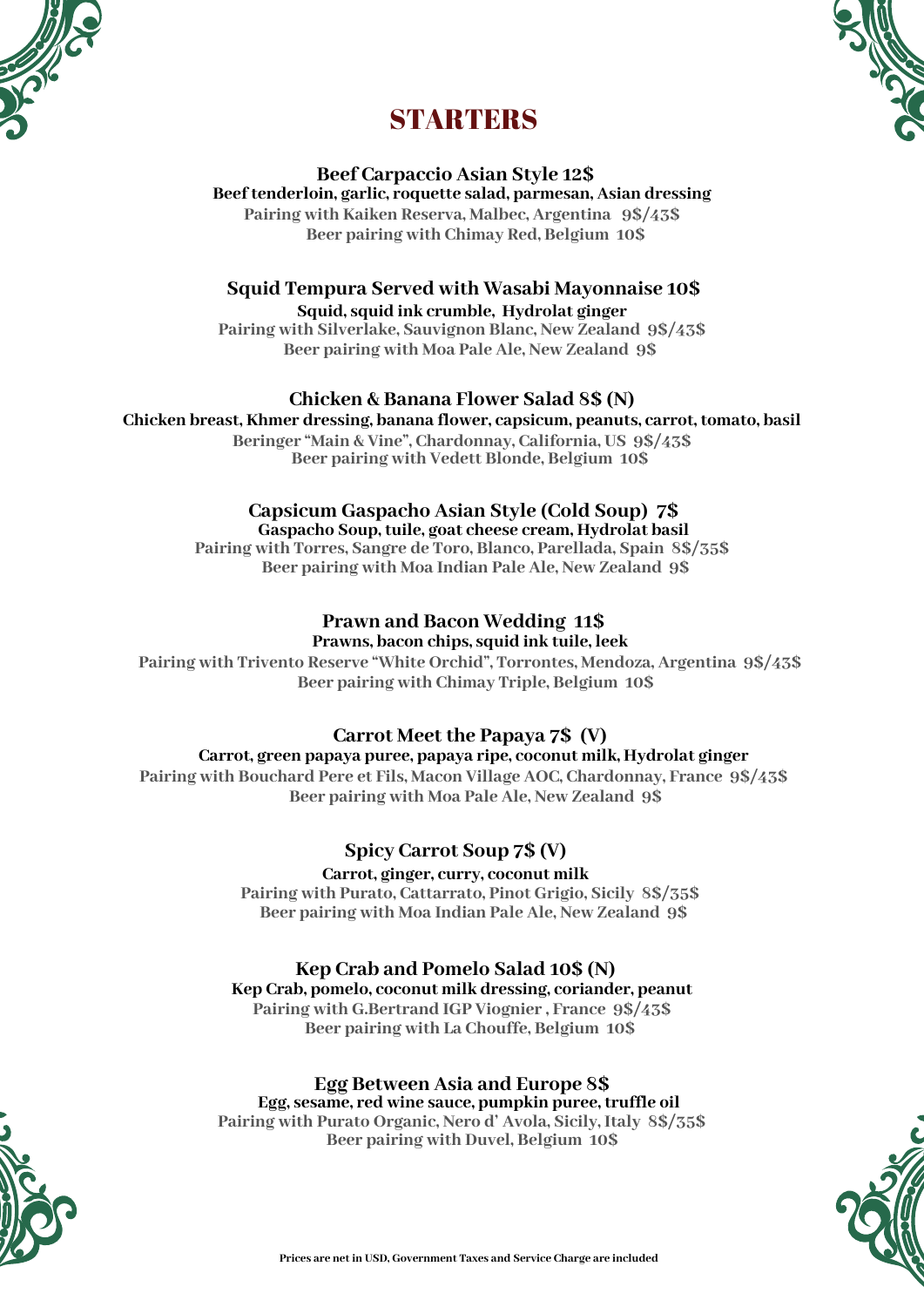





#### **Mushroom Risotto with Truffle Oil 12\$**

**Risotto, straw mushroom, king mushroom, truffle oil, mushroom emulsion Pairing with Bouchard Pere et Fils, Macon Village AOC, Gamay, France 10\$/45\$ Beer pairing with Chimay Red, Belgium 10\$**

### **Seabass Combine with Orange 14\$**

**Sauteed seabass, citrus sauce, orange, cherry tomato Beringer "Main & Vine", Chardonnay, California, US 9\$/43\$ Beer pairing with Maredsous Blonde, Belgium 9\$**

### **Beef with Khmer Flavours 19.50 \$**

### **Beef tenderloin, Khmer sauce, rice ball, snow bean, capsicum**

**Pairing with La Roche Saint Vincent, Saumur Champigny, Cabernet Franc, France 10\$/45\$ Beer Pairing with La Chouffe, Belgium 10\$**

### **John Dory Fish with Beurre Blanc 12\$**

**Poached Dory fish, leek, black rice, Beurre Blanc with lime, Hydrolat kaffir Pairing with Silverlake, Sauvignon Blanc, New Zealand 9\$/43\$ Vedett White, Belgium 9\$**

### **Cauliflower Roasted with Asian Flavours 8\$ (V)**

**Roasted cauliflower, cauliflower cream with coconut cream, curry and orange Pairing with Purato Organic, Nero d' Avola, Sicily, Italy 8\$/35\$' Beer pairing with Maredsous Blonde, Belgium 9\$**

### **Pork Ribs & Sweet Sauce 16\$**

**Pork ribs, baby corn, snow bean, black rice, Khmer sweet sauce, Hydrolat galangal Pairing with Torres « Altos Ibericos », Tempranillo, Rioja, Spain 9\$/43\$ Beer pairing with La Chouffe, Belgium 10\$**

### **Amok with Western Approach 12\$**

**Dory fish, brown rice, kale, bok choy, spinach, Amok sauce, Hydrolat star anis Pairing with G.Bertrand IGP Viognier , France 9\$/43\$ Beer pairing with Moa Indian Pale Ale, New Zealand 9\$**

### **"Demoiselle Du Mekong" with Tom Yam Sauce 22\$**

**River lobster, Tom Yam sauce, bok choy, shimeiji mushrooms, coconut milk, Hydrolat lotus Pairing with Montes Classic, Sauvignon Blanc , Chile 9\$/43\$ Beer pairing with Vedett White, Belgium 9\$**

### **Heritage Khmer Curry 12\$**

**Chicken breast, glazed carrot, brown rice, onion tempura, Khmer curry sauce, coconut milk Pairing with Trivento Reserve "White Orchid", Torrontes, Mendoza, Argentina 9\$/43\$ Beer pairing with Moa Pale Ale, New Zealand 9\$**

### **Stuffed Pork with Mushroom and Mustard Sauce 16\$**

**Pork tenderloin, straw mushroom, king mushroom, mustard sauce, honey, orange, risotto, kale, bok choy, spinach, mushroom crumbles, Hydrolat galangal Pairing with De Bortoli, Petite Sirah, Australia 8\$/35\$**



**Beer Pairing with Maredsous Blond, Belgium 9\$**

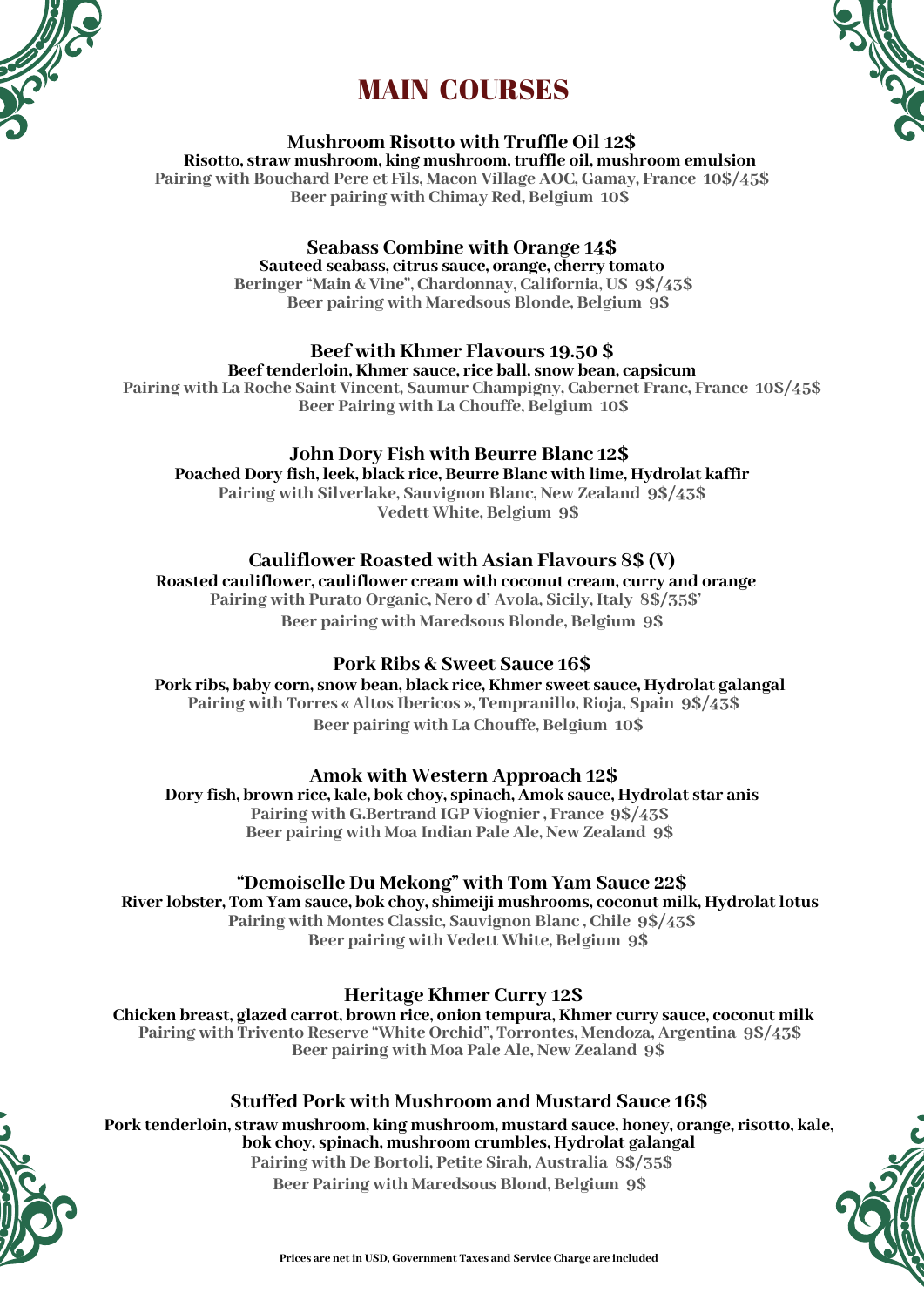



# DESSERTS

**Mango Variations 5\$ Mango mousse, mango puree, fresh mango, lime, meringue tuile, vanilla meringue, mint**

> **Cambodian Dome 6\$ White chocolate mousse with ginger, Chinese pear, chocolate tuile**

**Lime Symphony 5.50\$ Lime cream, lemon cream, lemon crumble, kaffir meringue. Italian meringue**

**Tropical Tiramisu 5.50\$ Pellerine biscuit, mascarpone cream, coconut, passion fruit, mango, pineapple, mint, lime**

**Cheese Platter 7\$ Goat cheese, brie cheese, Taleggio cheese, mango puree with pepper, walnut, bread**

> **Café Gourmand Chocolate or Tropical 6.50\$ Éclair selections with coffee**

> > **Mystery Cheese Cake 6.50\$ Depends on the season**

**Discovery Dessert 7\$ Please ask your server for weekly special**

# **DIGESTIFS**

| <b>Bailey's</b>             | 6\$ |
|-----------------------------|-----|
| Frangelico                  | 6\$ |
| <b>Georges Coconut Rhum</b> | 6\$ |
| <b>Georges Peanut Rhum</b>  | 6\$ |
| <b>Fernet Branca</b>        | 7\$ |
| <b>Branca Menta</b>         | 7\$ |
| <b>Disaronno Amaretto</b>   | 7\$ |





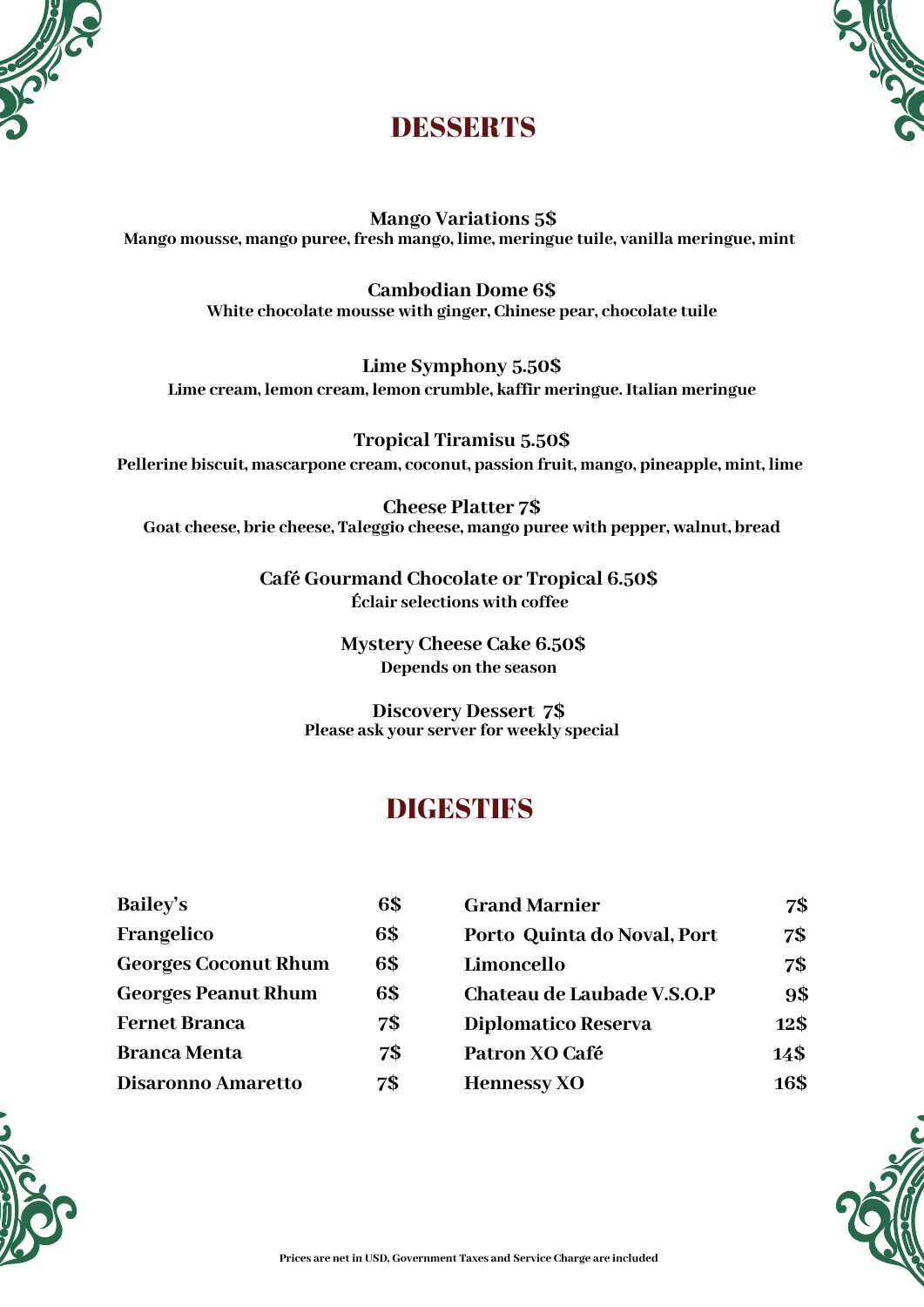



# SET MENU 20\$

**Try our wine pairing for 18\$ Beer pairing for 28\$**

### **Buratta with Parma Ham**

**Buratta, pesto sauce, roquet, parma ham, cherry tomato Pairing with Purato, Cattarrato, Pinot Grigio, Sicily, Italy Beer pairing with Duvel, Belgium**

**Pota-Sotto**

**Potato, king mushroom, straw mushroom, truffle oil, nutmeg Beringer " Main & Vine", Chardonnay, Califonia, USA Chimay Red, Belgium**

### **Heritage Khmer Curry**

**Chicken breast, glazed carrot, brown rice, onion tempura, Khmer curry sauce, coconut milk Pairing with Trivento Reserve "White Orchid", Torrontes, Mendoza, Argentina Beer pairing with Moa Pale Ale, New Zealand**

### **All Chocolate**

**Dark chocolate mousse, chocolate tuile, chocolate brownie, chocolate crumble, passion fruit Porto Quinta do Noval Tawny Port**

# SET MENU 30\$

**Try our wine pairing for 24\$ Beer pairing for 39\$**

### **Green Mango Salad with Prawns**

**Green mango, capsicum, prawns, carrot, garlic, peanut, Khmer dressing, Hydrolat lemongrass Pairing with Pairing with Montes Classic, Sauvignon Blanc , Chile**

**Beer pairing with Moa Lager, New Zealand**

## **Crab & Pepper from Kampot**

**Crab, Kampot pepper,corn, leek, capsicum, carrot, tamarind sauce Pairing with Reserve "White Orchid", Torrontes, Mendoza, Argentina Beer pairing with Moa Pale Ale, New Zealand**

### **Amok with Western Approach**

**Dory fish, brown rice,kale, bok choy, spinach, Amok sauce, Hydrolat star anis Pairing with Beringer "Main& Vine", Chardonnay, California, US Beer pairing with Moa Indian Pale Ale, New Zealand**

## **Heritage Beef Lok Lak**

**Beef tenderloin, Lok sauce, poached egg, garlic, rice ball, Hydrolat pepper Pairing with Torres « Altos Ibericos », Tempranillo, Rioja, Spain Beer pairing with Chimay Triple, Belgium**

### **Bananain Tempura (N)**

**Banana, cinnamon, walnut, caramel sauce, coconut sorbet, Hydrolat cinnamon Pairing with Georges Peanut-Kampot Pepper Rhum**